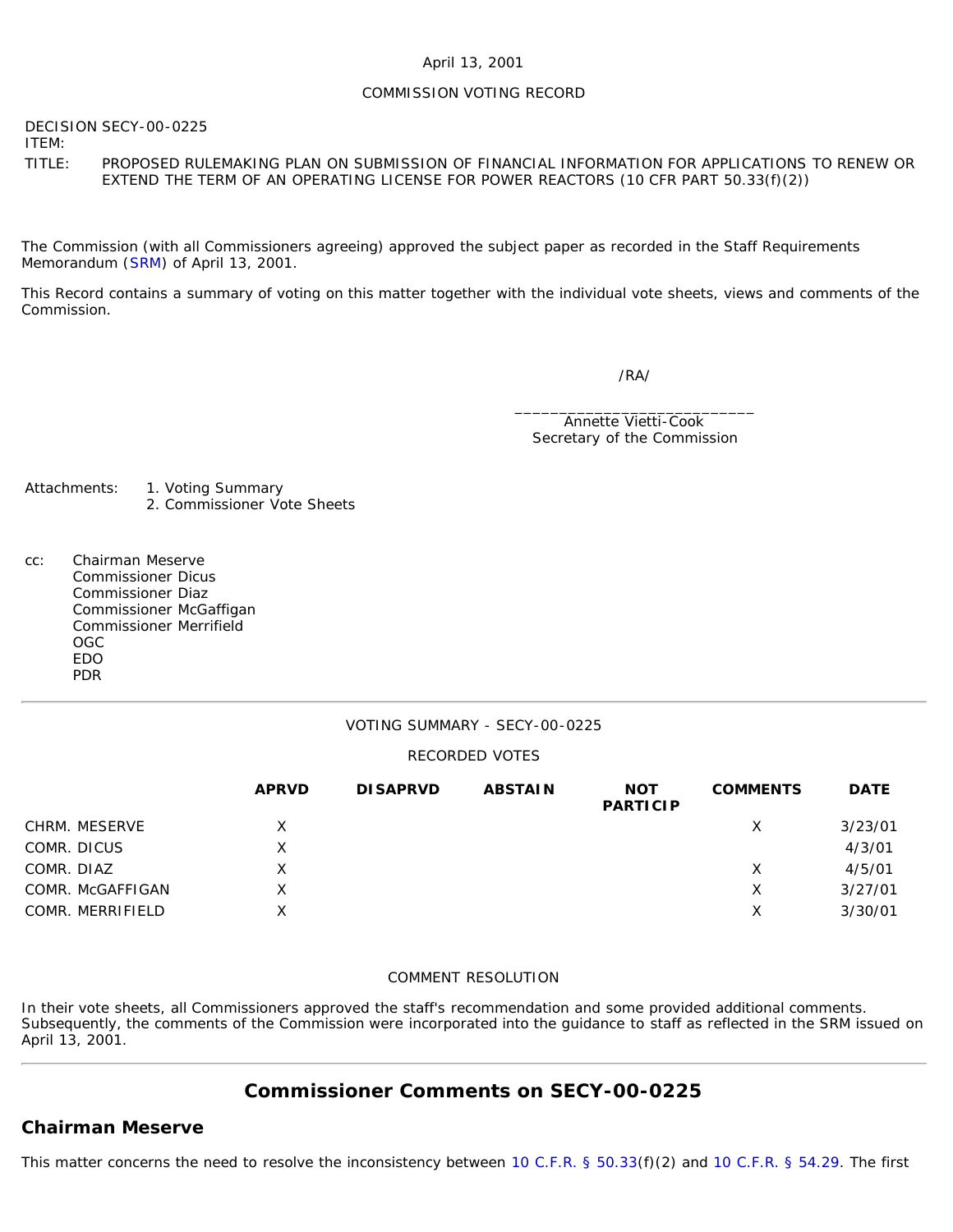section requires an applicant for license renewal other than an electric utility to file financial information as part of the renewal application, whereas the criteria for decision set out in the second section do not require a Commission decision on financial qualifications in order to issue a renewed operating license. Staff offers the two obvious alternatives: modify the decision criteria to require a finding of financial qualification (Option 1) or elimination of the requirement to submit the financial information (Option 2). The staff recommends Option 2.

In its memorandum to the Commission of March 14, 2001, the staff provided supplemental information in support of its recommendation. Staff notes that at the time of initial licensing it performs a financial review that becomes part of the licensing basis and which continues into the term of the renewed license. During the term of the license, the NRC has a general oversight process to detect a licensee's financial deterioration and can initiate a request of financial qualifications information (under 10 C.F.R. §50.33(f)(4)) if necessary. Given these circumstances, the staff asserts that the current regulatory process provides reasonable assurance that the deteriorating financial condition of a licensee can be detected in

sufficient time as to preclude adverse consequences. See Supplemental Information, at 2 (Mar. 14, 2001).<sup>[\(1\)](#page-2-0)</sup> Given these facts, there is nothing associated with license renewal, which by itself simply authorizes continued operation by the current licensee, that warrants additional financial review. By contrast, if a license is transferred to a non-electric utility, a financial review of the transferee is needed because the transferee has not necessarily been subject to previous financial scrutiny.

In light of these considerations, I concur with the staff's recommendation that we proceed with a proposed rule to revise 10 C.F.R. §50.33(f)(2) to remove the requirement that entities other than electric utilities submit financial qualifications information as part of the license renewal process. In developing the statement of considerations for the proposed rule, the staff should clearly articulate the rationale for the rule change. The staff should also discuss why it is retaining the requirement for financial qualifications information for nonpower reactors applying for license renewal.

# **Commissioner Diaz**

I approve the staff's recommendation to proceed with proposed rulemaking to revise 10 CFR § 50.33(f)(2), in accordance with option 2 in the proposed rulemaking plan. I conclude that this approach is reasonable since the most appropriate time for the staff to obtain and review information on the financial qualifications of a licensee whose status changes to one other than that of an "electric utility" is at the time of the change in status. Such a change is likely to occur during the term of the license, without any association to license renewal. As staff proceeds, it needs to clearly identify the methods and bases for its review of a licensee's financial qualifications in the various circumstances in which a licensee may no longer meet the definition of an "electricity utility" under the NRC's regulatory framework.

## **Commissioner McGaffigan**

After receiving the March 14, 2001 supplemental information memorandum from the EDO, I vote to approve the staff's recommendation to proceed with rulemaking to revise 10 CFR §50.33(f)(2) in accordance with the rulemaking plan, as supplemented by the March 14, 2001 memorandum. I agree with the Chairman's discussion of the considerations involved in the proposed rule change. I also agree with the Chairman that in developing the Statement of Considerations for the proposed rule, the staff needs to articulate clearly the rationale for the rule change. This rationale should include a complete description of the existing regulatory processes to monitor and evaluate changes in financial qualifications for current licensees.

# **Commissioner Merrifield**

I **approve** the staff's recommendation to proceed with rulemaking to revise 10 CFR §50.33(f)(2) in accordance with the rulemaking plan presented in SECY-00-0225. Based on my review of the existing regulatory processes to monitor and evaluate changes in financial qualifications for reactor licensees, I agree with the staff that the license renewal process, in and of itself, does not warrant a separate financial review at the time of a renewal application. Because license renewal has no effect on the ownership of a facility, which is the focus of any financial review, license renewal should not trigger the need for a new NRC look at financial qualifications. Thus, I agree with the staff that 10 CFR §50.33(f)(2) should be revised to remove the requirement for nuclear power plant renewal applicants, that are entities other than electric utilities, to submit financial qualifications information. As the staff proceeds with the rulemaking process, I strongly encourage them to focus greater attention on providing a more thorough description of the processes the agency utilizes to monitor and assess the financial qualifications of licensees and a more clearly articulated basis for the proposed rule change.

With regard to the processes the agency utilizes to monitor and assess the financial qualifications of licensees, the staff notes in its March 14, 2001 memorandum that the NRC performs financial qualifications reviews at the time of initial licensing, and these reviews form part of the licensing basis that continues for the term of the initial license and for any license renewal period. As discussed in NUREG-1577, "Standard Review Plan on Power Reactor Licensee Financial Qualifications and Decommissioning Funding Assurance", the NRC continues to conduct general follow-up reviews of all licensees by screening trade and financial press reports, as well as other sources of information. Also, [NRC Administrative Letter 96-02,](http://www.nrc.gov/reading-rm/doc-collections/gen-comm/admin-letters/1996/al96002.html) "Licensee Responsibilities Related To Financial Qualifications" served to reinforce to licensees that corporate restructuring which changes the "electric utility" status of a power reactor licensee or otherwise alters the basis under which a licensee received an operating license should be brought to the NRC's attention in a timely fashion. It is important to note that should the staff ever have concerns or questions regarding the financial qualifications of a licensee, 10 CFR §50.33(f)(4) provides that the NRC may seek additional or more detailed information respecting a licensee's financial arrangements and status of funds. The staff performs financial qualifications reviews when holders of nuclear power plant operating licenses apply under [10 CFR §50.80](http://www.nrc.gov/reading-rm/doc-collections/cfr/part050/part050-0080.html) for a direct transfer of a license. There is also a separate and distinct review process for indirect transfers under 10 CFR §50.80. Detailed staff guidance associated with the conduct of these reviews, including explicit guidance related to evaluating the